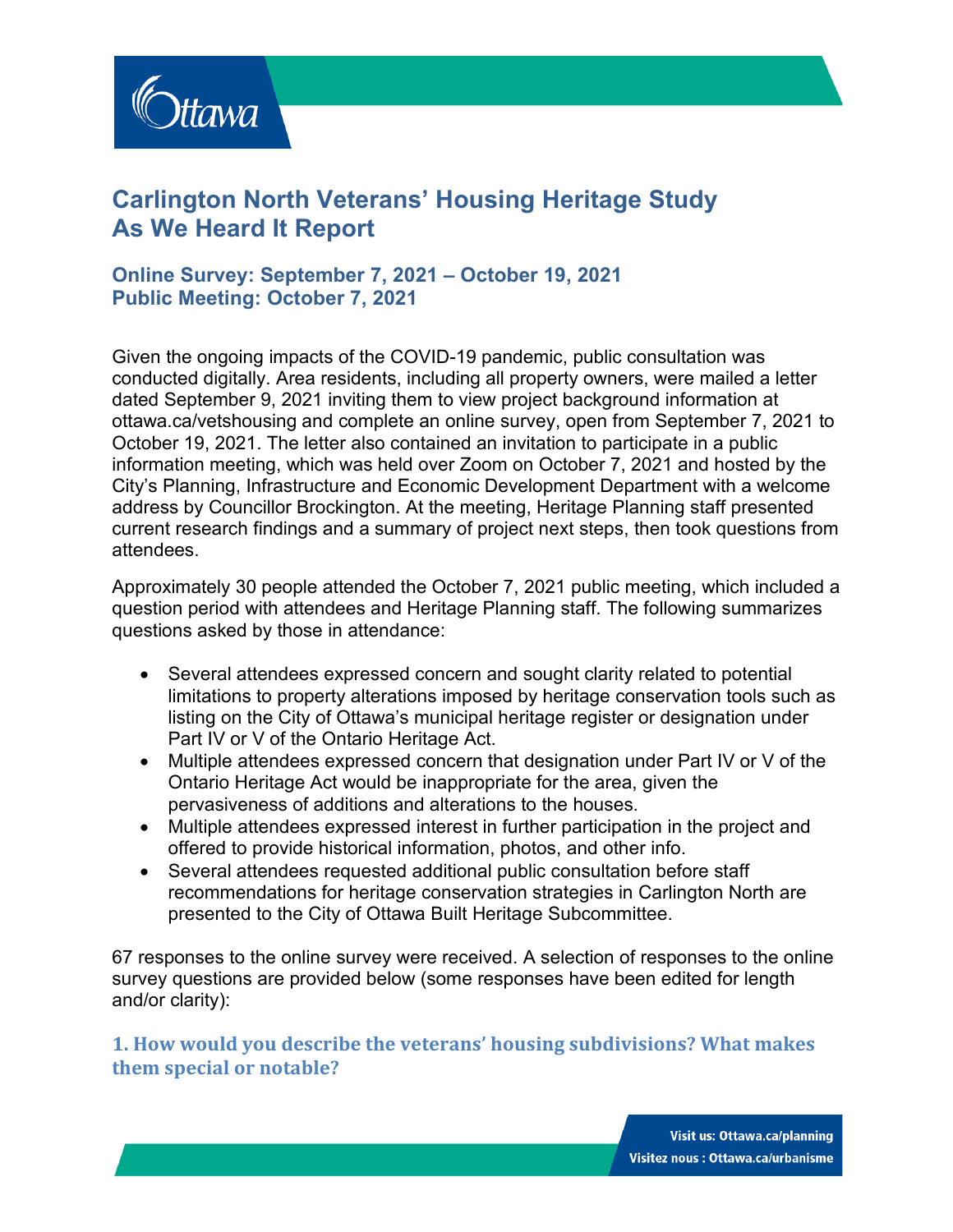

(56 responses provided positive descriptions, 7 responses did not answer or provided neutral descriptions, 4 responses suggested that the subdivisions are not significant.)

- *I would describe the Carlington North Veterans Housing subdivision as a unique and cohesive place - one with a strong sense of community. It is special because although the houses have evolved over time, the character and density of the neighbourhood has remained intact. There is strong orientation of houses toward the streets, and the mature trees create a wonderful sense of scale relative to the size of the houses. It is pedestrian friendly and central to several important shopping and dining hubs, and yet next door to the biggest green space in the city: the Experimental Farm. I have not been in another Ottawa neighbourhood that has a similar sense of place.*
- *Not applicable. You're doing this study too late because the majority of the homes have already been altered.*
- *These houses are not special. There are thousands of these types of homes across the country.*
- *These homes are special because they hold people's history. They were made for vets coming home from WWII. Families grew up dealing with PTSD and substance use, but they still managed to form a community to support each other.*
- *The 'Vets' was a special place when I was growing up. Everyone had the same status socially, and the kids were all welcome in anyone's home. When my family moved there in 1946, there was wooden sidewalks and dirt roads.*
- *The houses were intended to provide low-income housing for veterans. They were built cheaply and not meant to have long life cycles.*
- *I love that all the houses started out as either the 1.5-storey, or bungalow models. Over the years, alterations have been made, but the integrity of the original models has been retained. The streets are well designed, they are wide enough for traffic, and there are crescents for children to safely play. Despite the houses being erected quickly, they are well built, with quality materials that last.*
- *Many current owners have family ties to the original owners.*
- *There is nothing special about the veterans' housing subdivision. They are all tiny homes that should be re-developed.*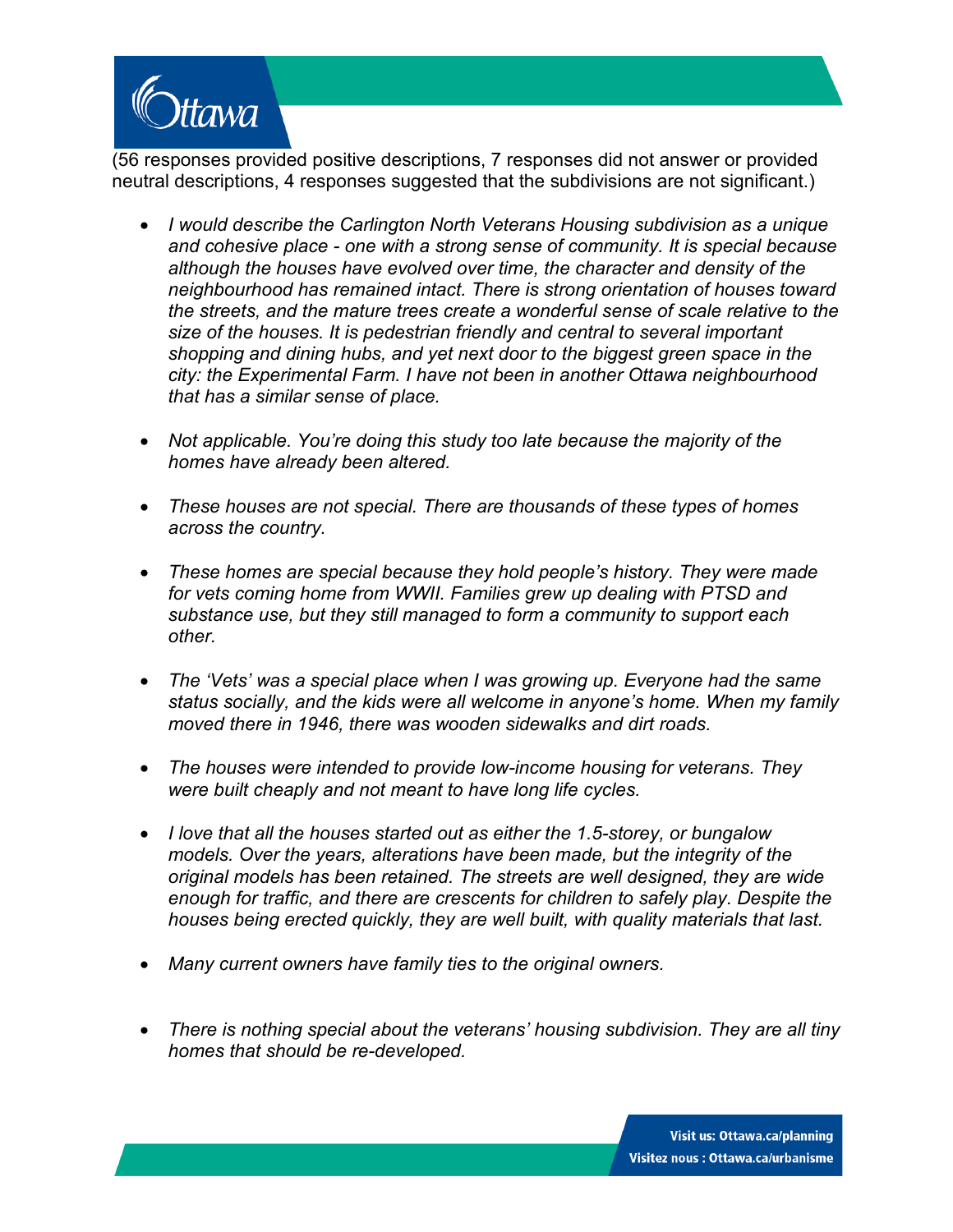

• *They are small, well-built houses that reflect the way people lived at the time. I like that you can go across Canada and find one of these subdivisions and it looks just the same as ours.*

#### **2. Are there any buildings, places, or views in the veterans' homes area which you believe are important?**

 (49 respondents felt that there were areas of importance, 12 respondents did not answer or provided neutral responses, and 6 respondents felt that there were not areas of importance.)

- *The significance of the military street names.*
- *The multiple small parks and tree-lined streets. The consistent height of the houses provides for a lot of natural light, and open sight lines.*
- *The little house that used to be a train house on the corner of Anna and Crerar*
- *The ticket house at the corner of Anna and Crerar.*
- *At the corner of Anna and Tunis there is a home that I believe belonged to the stationmaster when the area had a rail yard that ran through it. It's such an interesting shape and size that it stands out.*
- The Vets Kids placed a Memorial Bench at Harrold Place Park. The park was a *special place where all of us gathered to swim in the summer.*
- *No; these houses were meant to be temporary. Document them through pictures.*
- *I think the general feel of the area is more important than any particular location.*
- *The boulevard on Harrold Place, and the grassy areas on other streets like Crerar. These are unique streetscape features that are not found in other neighbourhoods.*
- *W. E. Gowling Public School.*
- *The mature trees.*
- *The proximity to the Experimental Farm.*

#### **3. Do you have a nickname for houses in the area?**

(49 responses provided names, 18 responses did not answer or did not suggest other names).

• *Vets Homes.*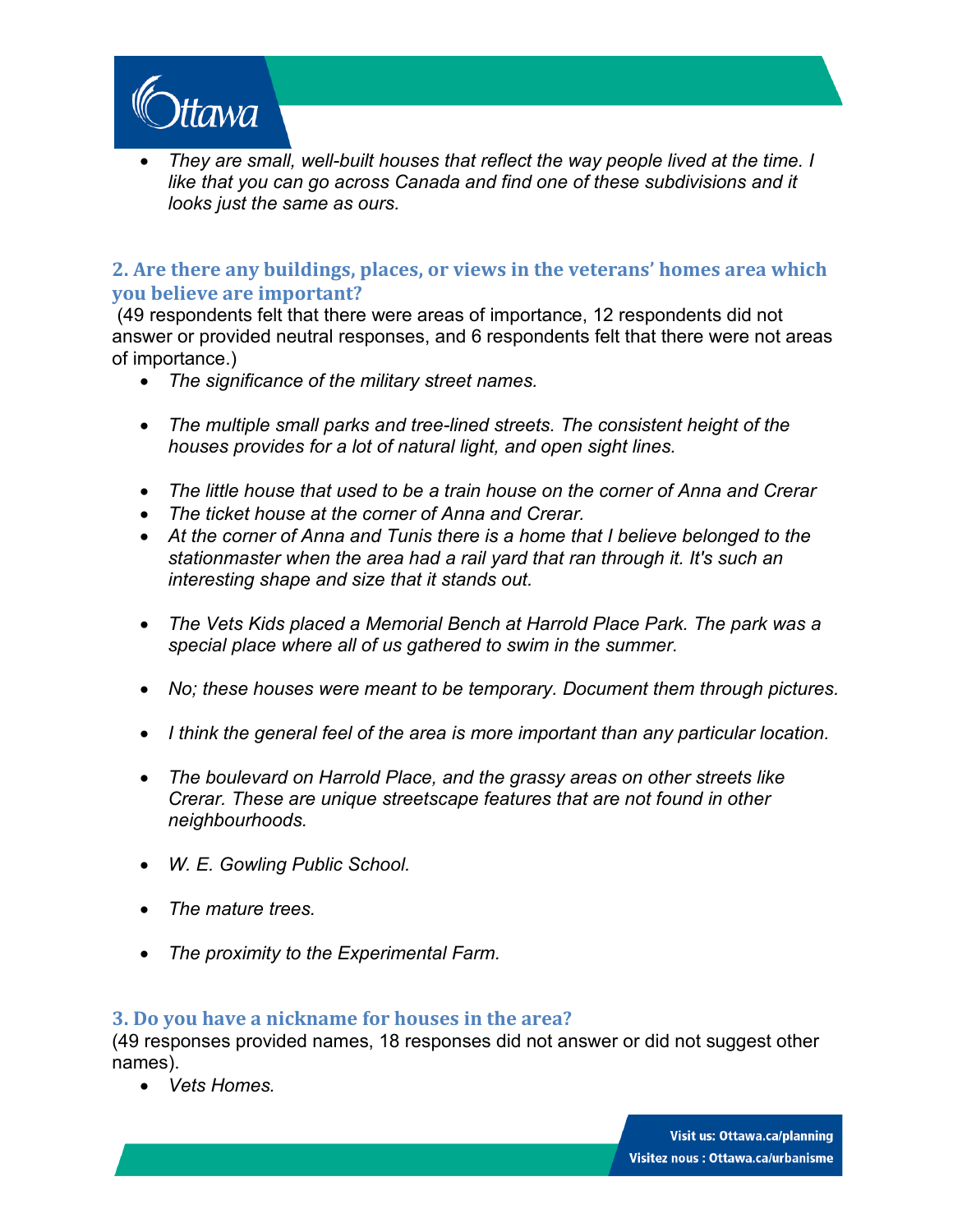

- *Wartime Homes.*
- *Happy Valley.*
- *The Vets.*
- *Lunch Box Houses.*
- *Strawberry Box Homes.*
- *Monopoly Houses.*
- *Cape Cod Style homes.*
- *A-frames .*
- *Victory Houses.*

**4. How would you describe the veterans' houses in Carlington North? For example, what is the general shape and size of the houses and lots? What materials are they made out of? Are additions common?** (38 responses described additions as common and positive, 27 responses provided neutral descriptions.)

- *Additions are very common. The size of these tiny homes isn't realistic long-term. Most homes have needed updating over the years, and they no longer have their original materials. Our home has had many materials ripped out that were not to code.*
- *They are humble family homes that many families have added to and refurbished over time. You don't find this type of house or lot in other areas in Ottawa. The lots are generous compared to the size of the houses. They are wooden built structures, and you can see that many people have built rear extensions as well as small additions to the upstairs rooms. Despite the additions, nearly all the homes are still clearly recognizable as the traditional 'lunchbox house.'*
- *The houses were spare but functional.*
- *The houses remain similar, but they have evolved in interesting ways over the past 75 years to accommodate how people have lived in them. This has created a lively streetscape. The houses are mostly 1 and 1.5-storeys, but additions are common. They are all wood framed with various siding treatments.*
- *I have always referred to my home as 'solid.' The houses have good bones that make them worthy of maintaining, improving, and expanding. The construction*  was simple and straightforward. The variety of lots, especially on the curved *portions of the streets, disrupts the 'cookie cutter' look common to other subdivisions.*

**5. Do you know of any past events or traditions in the veterans' housing area that are notable or significant?**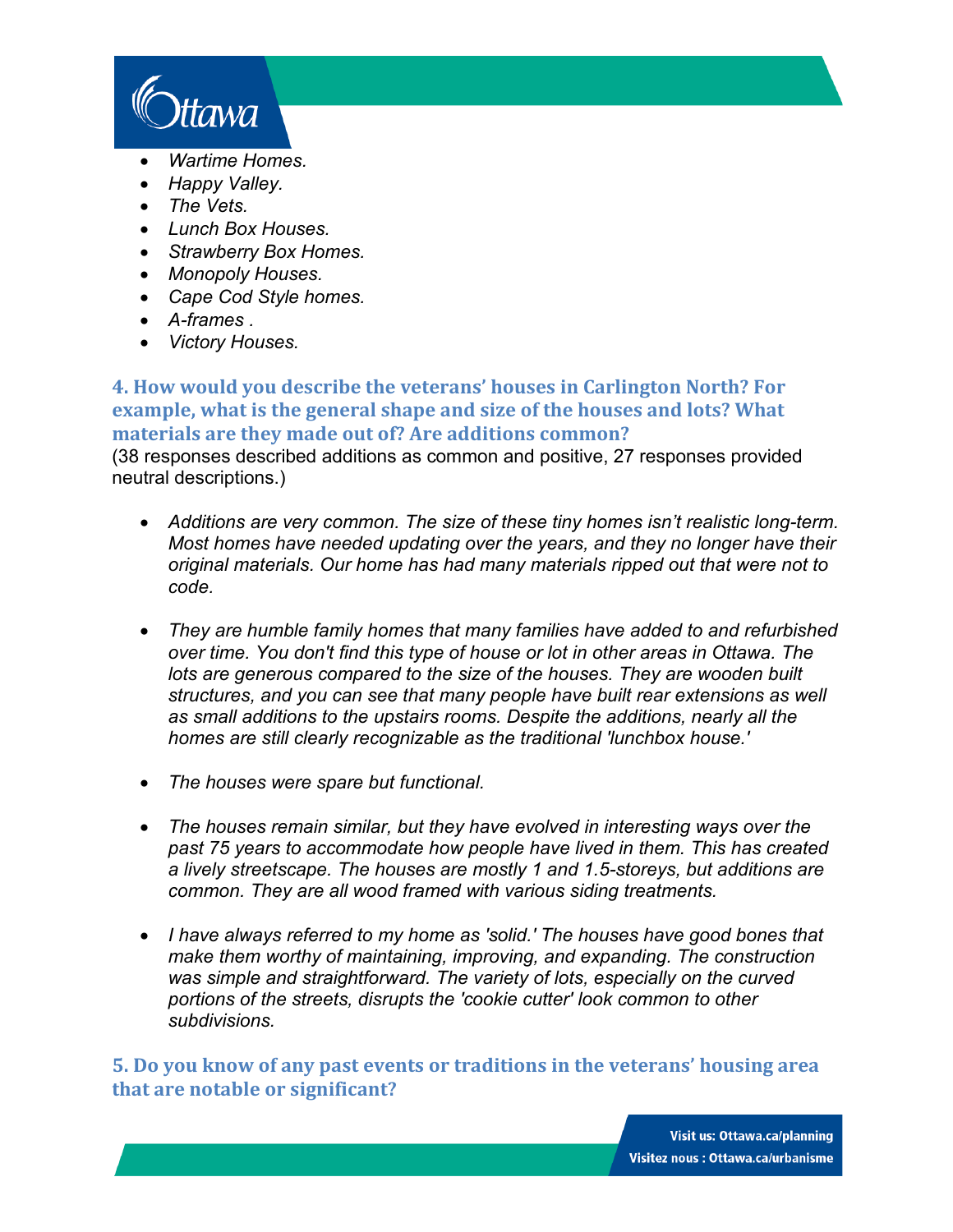

(25 responses suggested past events or traditions, 42 responses did not answer or did not list events or traditions.)

- *The Victoria Day weekend plant sale at Harrold Place Park.*
- *These tiny houses commonly had whole families living in them [with several children]. Every month or so there would be huge block parties and all the neighbourhood kids would go to one of the houses to be looked after. It seems like it was truly a wonderful and tight-knit community back in the day.*
- *Some of the vets, or their descendants, would come to W.E Gowling on Remembrance Day to speak to the children.*
- *There used to be an annual parade which would weave up and down the streets of Carlington. It ended at Harold Place Park where we could meet veterans who still lived in the neighbourhood*
- *The success of the Carlington Summit newspaper is a standout tribute to the spirit of the neighbourhood.*
- *It was common for the original veteran owners to remain in these homes until they died, at which point their children would inherit and also reside at the same residence their entire lives. This is a unique custom for a subdivision in the city, and it is only now changing with the current generation.*

## **6. Please share a memory in the veterans housing area that you think should be captured as part of its history.**

(21 responses provided memories or stories, 46 responses did not provide a response.)

- *When we moved into our home, we did some renovations. When we pulled down the ceiling in the kitchen, we found an old photo negative of a military man in uniform and his partner. We know nothing about the family, but it would be nice to know their names and maybe be able to get plaques done in remembrance of the original families.*
- *There are too many memories to list. We have an active Vets Neighborhood Kids Facebook group and several reunions have been held.*
- *Many of us found railway ties when landscaping. To that end, it would be interesting to have some markers about the previous use of the land before the veterans housing was built. It would also be nice to have more readily available information about the persons whose names adorn some of our streets. Finally, displays of photos of the original house on our properties would be very*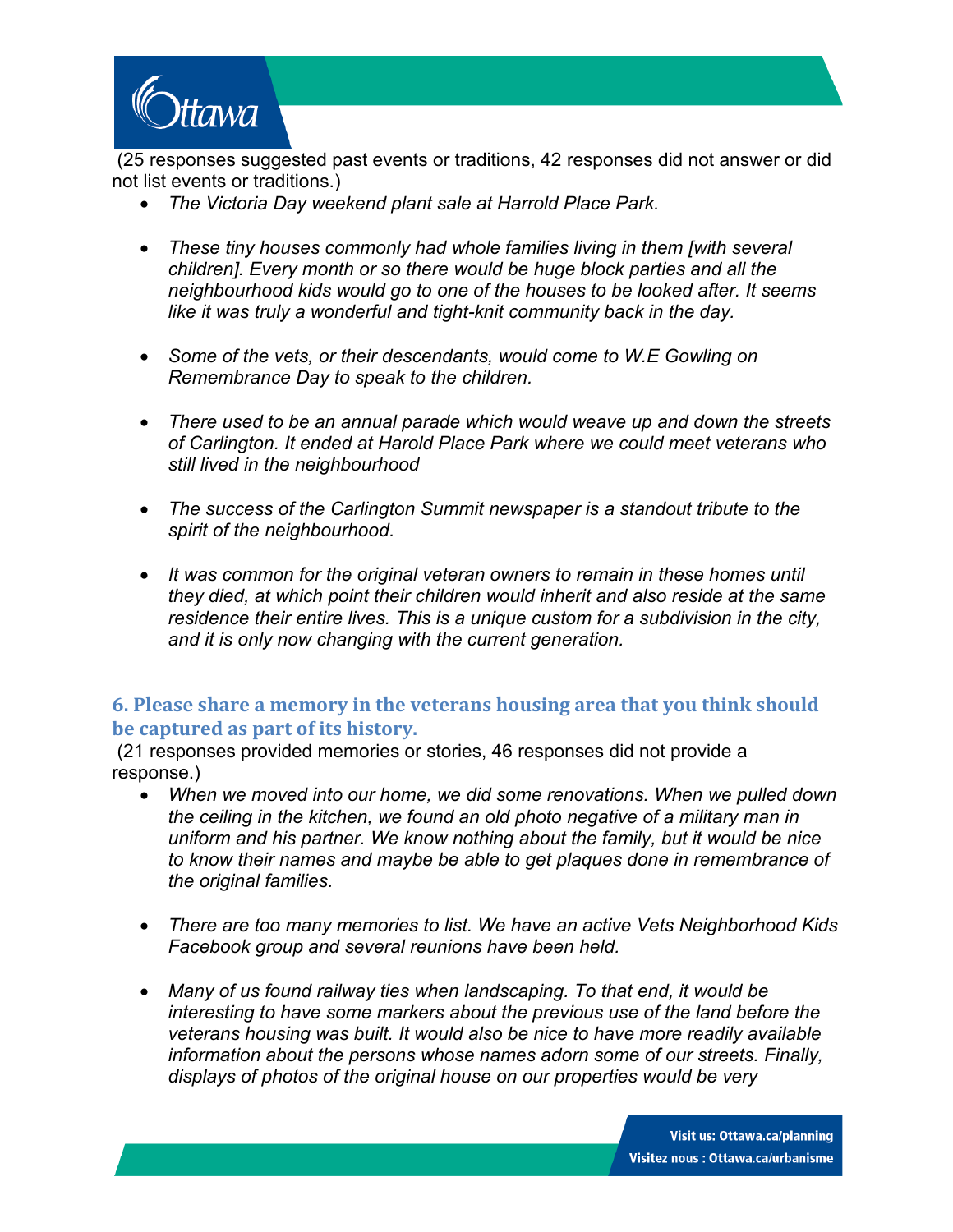

*interesting, maybe with information about the service member that was the original owner?* 

• *My father, who grew up in Ottawa, told me that after we bought our Vets house that he remembered helping a few friends to build their own houses in the area.* 

## **7. Do you have information about any specific house in the area? Please include the street name and number, if known.**

(36 responses provided information, and 31 responses did not provide an answer).

- *Our house was lived in by its first owners. They moved in 1975, a year after the father died. The next people to own it added a second story to the house and rearranged the main floor. They left the paneling they found in the basement, and it was still there when we bought it from the third owner in 2006. I've been in touch with the second owner and a daughter of the first owner.*
- *Our house was originally owned by someone who worked at the Experimental Farm. Many of the plants, and in particular the rose buses, are heritage from their work there.*
- *We bought our house 5 years ago. It was renovated several times over the past 25 years, including removing walls and finishing the basement. While the windows and doors have been updated, the original insulation is still in the walls and does not provide good R-value. [A neighbouring house] was owned by [Rosa] for at least 50 years and sold 2 years ago. The entire interior of the home was destroyed by fire in 2010 and completely remodeled.*
- *The house we currently reside in has only had two owners in its entire life. It has also survived a house fire, and still manages to stand to date.*
- *Our house was owned briefly by one vet family for a short time after the war who then sold it to another veteran. That family owned the house for more than 50 years and had 6 kids here, which is amazing considering that - at that time - it was a 2-bedroom house with no addition.*

#### **8. Do you have a personal connection to this house? Example: Are you the current owner or a former occupant?**

(45 respondents were current owners of a house in Carlington North, 16 respondents did not provide an answer, 4 respondents were not current owners or were past owners).

#### **9. Do you know the names of any early tenants or owners?**

(28 responses provided information, and 37 responses did not provide information).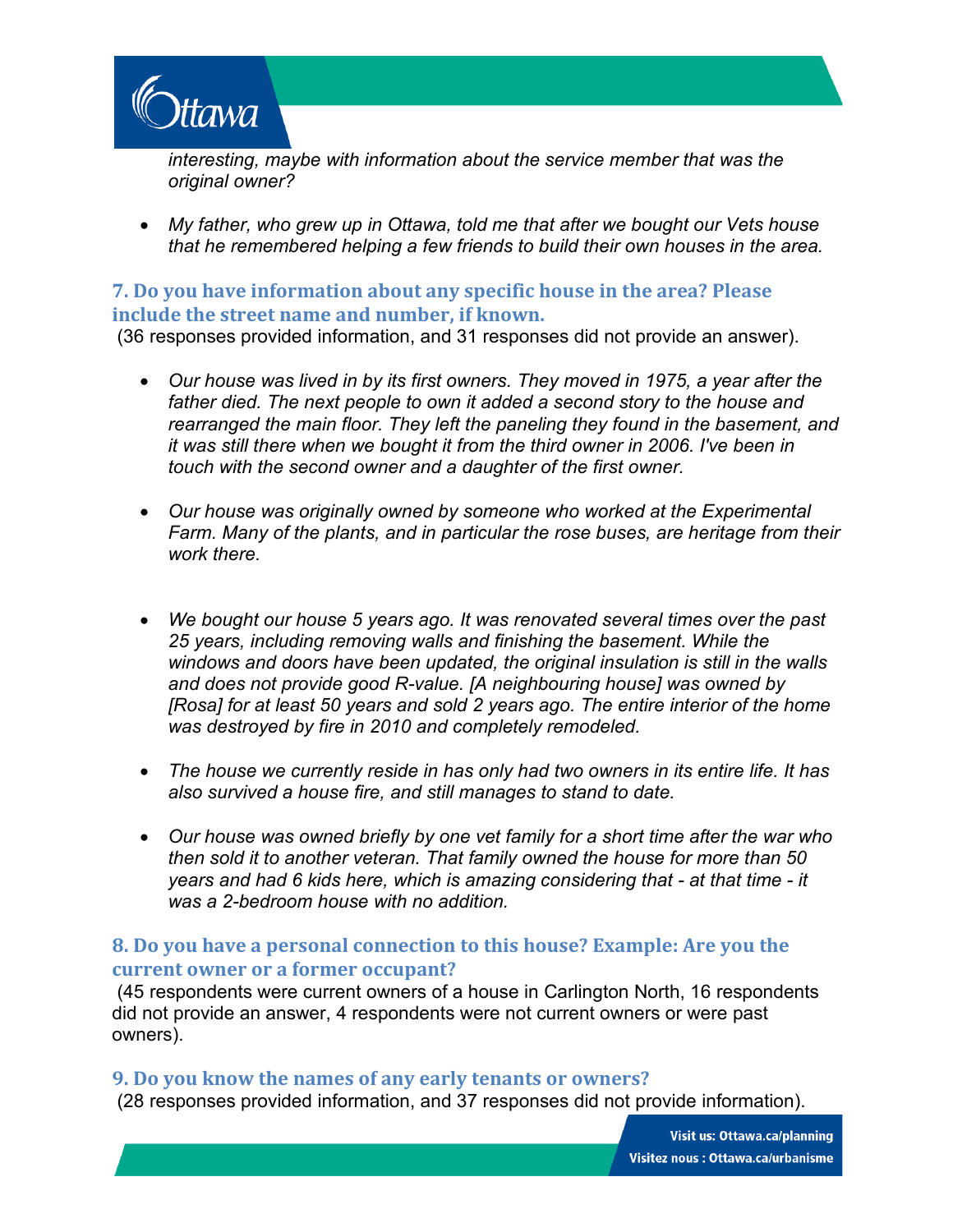

**10. Do you have other information about early occupants or about the history of the house? For example, which house plan was built? Did the original owner buy the house? When? What family members lived here? Details about armed forces service and later career information would be helpful if available.** (21 responses provided information, 44 responses did not provide an answer).

- *This study is too little, too late. In order to properly document the history of the neighbourhood, this study should have been conducted a decade or two ago when more of the original owners were still around.*
- *We lived in a 1.5-storey house. My father was in the navy, and upon returning from the war he applied to get a house. My brother remembers when our father got the call that there was a unit available, but we had to move-in immediately. It was Halloween, 1946. I still have my father's navy records.*
- *My parents were original occupants [of a veterans house] and they lived there for 20 years with myself, and later two brothers. My dad remained with the army for 10 years, and then went on to work for many years at the DVA.*

## **12. Do you recall any major renovations to the house? Why were the renovations needed?**

(39 responses answered yes, 19 responses did not provide an answer, 7 responses answered no).

- *Essentially, my house was completely renovated prior to purchase. A second storey was added, and the interior layout was completely changed. The original houses are too small to be desirable, and many of them need substantial renovations.*
- *Renovations are needed. These are old homes that are very tiny. The materials used in the 1940s do not meet current building codes: the sewer pipes, electrical wires, outlets, and foundations are all out of date. The majority of the homes in this area have had major renovations.*
- *We've replaced almost everything but the original wood and concrete.*
- *Our house looks original, although we have had to repair the foundation and replace the roof with a steel one. We also added a second bathroom in the basement, updated the kitchen, and finished the basement. After 70 years, these houses need repairs and updates to ensure they are viable for the current housing market.*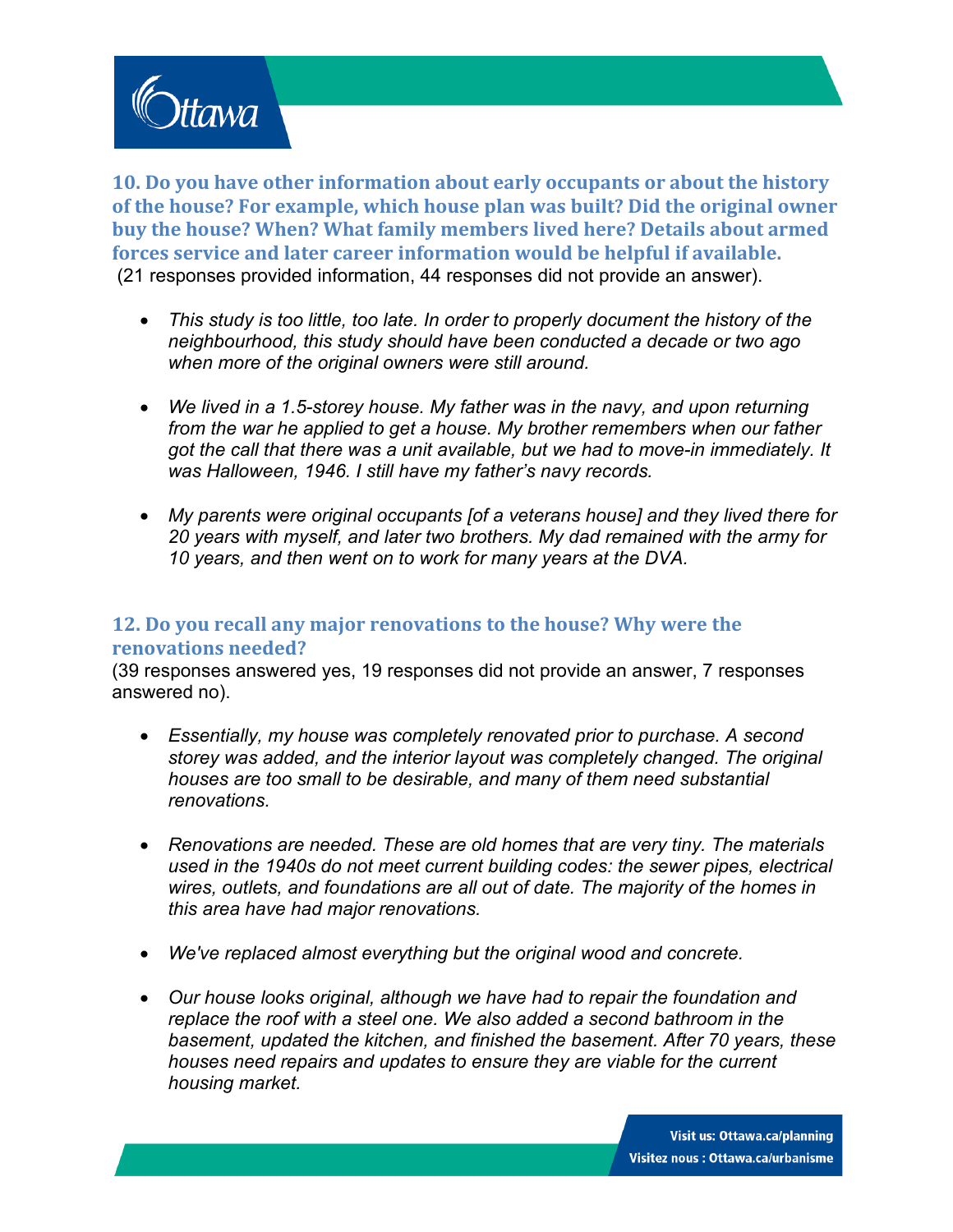

- *These houses were built cheaply, and they are now at the end of their life cycles.*
- *Our house had no major renovations. Its interior is still the same as it was in the 1980s, with its original pine kitchen cabinets and an old wood stove. The previous owners updated the pipes, electrical and insultation.*
- *I have made major renovations (the first since the house was built) over the past 18 years. The renovations were designed to create more space, develop a better connection to the backyard, and to bring the house up to modern standards and amenities.*
- *I have a picture of our bungalow as it was in the early 1980s, and it is very little altered from the original (except for the addition of a garage). Streetlights had just been installed. We extended the house to provide a larger living/dining area.*

## **14. Is there anything else you would like to share about the veterans' subdivisions in Carlington North?**

(29 responses provided information regarding the study area, 27 responses did not answer, and 9 responses expressed concern regarding potential study outcomes or to the survey in general).

- *I don't agree with this area becoming a heritage district.*
- *This is an area where the majority of the homes have been overhauled, and therefore they no longer have structural heritage value. The neighbourhood would benefit more from receiving real sidewalks than from receiving heritage status.*
- *I think the veterans' subdivisions should be designated heritage to ensure renovations are in keeping with the established neighbourhood character. There are many successful examples of additions where the original architecture design remains evident.*
- *The area is beautiful, and actions to preserve its beauty and heritage may be useful. However, most of the houses are not actually that nice. They were cheap wartime housing. As such, I do not think most of the buildings would benefit from heritage status, nor would heritage protection for most houses be of benefit to the community. Most of the houses already have additions and it would be unfair and unhelpful if new rules prevented additional additions or updates.*
- *I encourage documenting the history of the properties. It is an opportunity to show how houses evolve over generations.*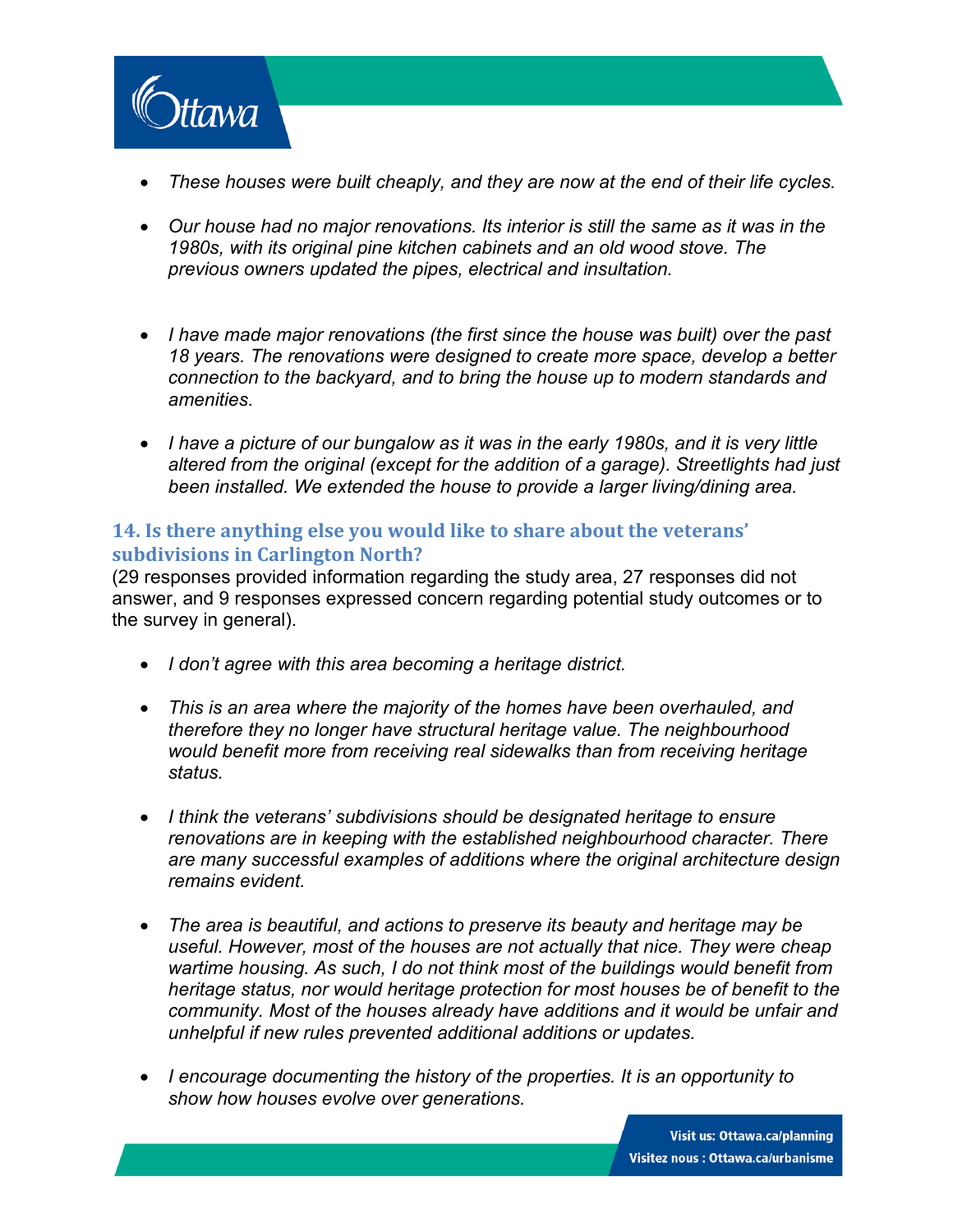

- I hope that there will be preventative measures against *infill in this area.* On my *street, there are houses that absolutely do not fit in style-wise and are more appropriate to the style of the infill in Westborough. I would be very disappointed if these original, lovely houses were routinely destroyed and replaced by new structures.*
- *These homes should be saved and listed as historic. Not only because they are a part of history, but because their proximity to the city and their size means they are affordable options for first-time home buyers looking to live near downtown.*
- *This area could benefit from restricted development to maintain its character but allow for improvements and the changing needs of today's residents.*
- *Personally, I'd like to see the character of these neighborhoods retained by increasing setback restrictions. I am also concerned that all the mature trees are going to die out at the same time.*
- *I am concerned about frequent tear downs of the houses and their replacement with "monster homes" on the generous sized lots. The area needs to be protected.*
- *There is nothing like the veterans' housing in Ottawa.*

#### **Next Steps:**

City staff will consider all responses and feedback received. Heritage staff will complete research on the history and development of the Carlington North Veterans' Housing area and will conduct a heritage analysis of the study area. Once complete, staff will draft recommendations that may include future studies or conservation approaches, based on the results of staff's analysis, feedback and policy research.

City staff plan to share draft recommendations with area residents and stakeholders in early 2022. City staff will notify property owners with any updates or changes that have the potential to impact individual properties.

For more information about the heritage study or to share information with us, please visit **[ottawa.ca/vetshousing](https://ottawa.ca/en/city-hall/public-engagement/projects/carlington-north-veterans-housing-heritage-study)** or contact the project team:

Email: [heritage@ottawa.ca](mailto:heritage@ottawa.ca) Phone: 613-580-2463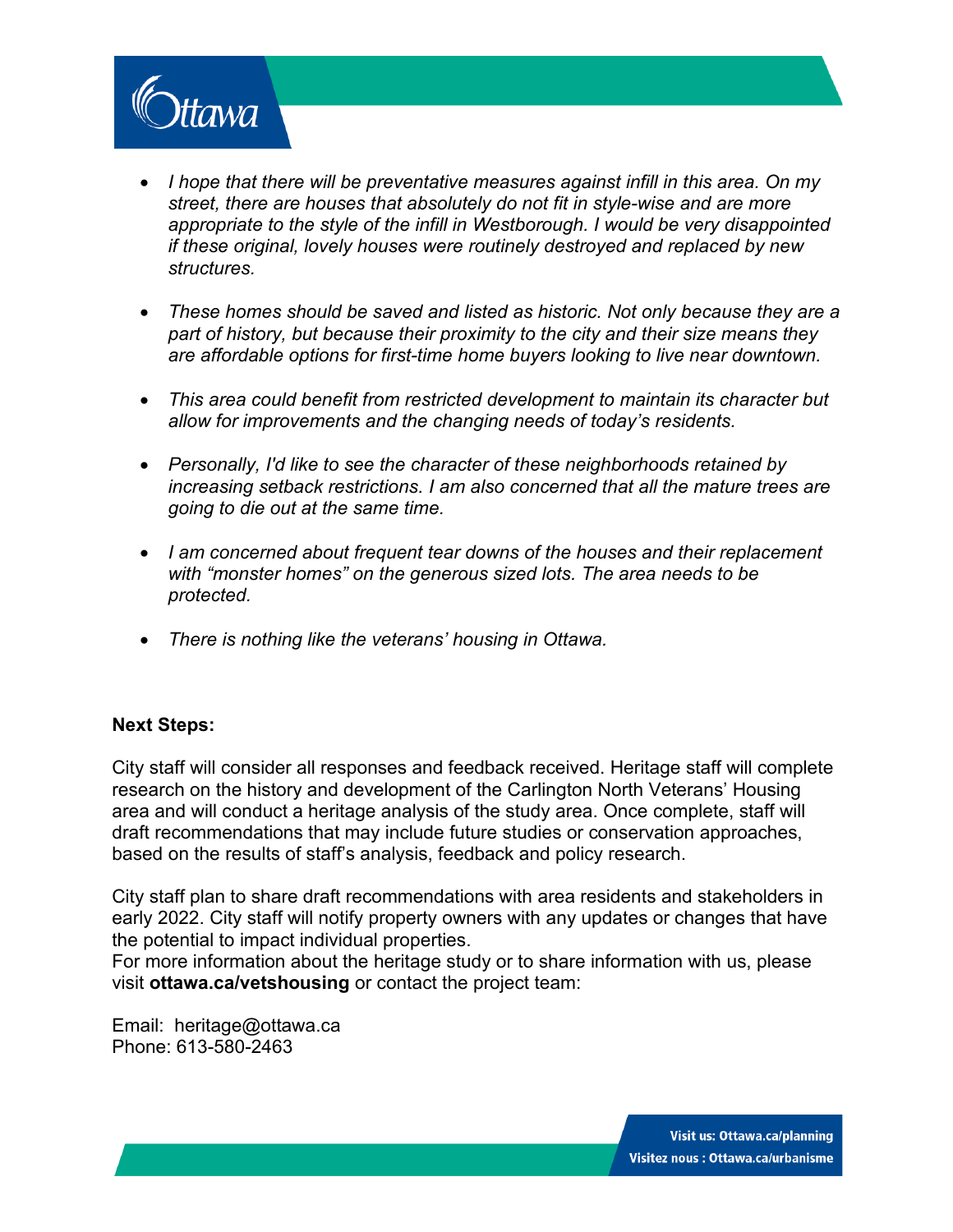

## **Étude patrimoniale des logements des anciens combattants dans Carlington-Nord : Rapport sur « Ce que nous avons entendu »**

## **Sondage en ligne : Du 7 septembre au 19 octobre 2021 Assemblée publique : Le 7 octobre 2021**

En raison des répercussions chroniques de la pandémie de COVID-19, la consultation publique s'est déroulée en numérique. Nous avons adressé aux résidents du secteur, dont tous les propriétaires fonciers, une lettre datée du 9 septembre 2021 afin de les inviter à consulter l'information relative au contexte du projet sur le site [ottawa.ca/logements-anciens-combattants](https://ottawa.ca/fr/hotel-de-ville/engagement-du-public/projets/etude-sur-le-patrimoine-des-logements-pour-anciens-combattants-carlington-nord) et à répondre au sondage en ligne, dans la période comprise entre le 7 septembre et le 19 octobre 2021. Dans cette lettre, nous les invitions aussi à participer à une séance d'information publique qui s'est déroulée dans Zoom le 7 octobre 2021 et qui était organisée par la Direction générale de la planification, de l'infrastructure et du développement économique; la séance s'est ouverte sur le mot de bienvenue de Riley Brockington, conseiller municipal. Pendant l'assemblée, le personnel de la Planification du patrimoine a présenté les résultats des travaux de recherche en cours et la synthèse des prochaines étapes du projet, avant de répondre aux questions des participants.

Une trentaine de personnes ont participé à l'assemblée publique du 7 octobre 2021, qui prévoyait une période de questions des participants et des échanges avec le personnel de la Planification du patrimoine. Voici l'aperçu des questions posées par les participants :

- Plusieurs participants ont exprimé des inquiétudes et ont demandé des précisions à propos des limitations potentielles dans les modifications apportées aux propriétés et imposées par les outils de conservation du patrimoine, dont l'inscription dans le Registre du patrimoine municipal de la Ville d'Ottawa ou la désignation en vertu de la Partie IV ou V de la Loi sur le patrimoine de l'Ontario.
- Différents participants craignaient que la désignation des biens-fonds en vertu de la Partie IV ou V de la Loi sur le patrimoine de l'Ontario soit inadaptée au secteur, en raison de la généralisation des annexes et des transformations apportées aux habitations.
- Différents participants ont fait savoir qu'ils souhaitaient mieux participer au projet et ont proposé de fournir des renseignements et des photos historiques, ainsi que d'autres éléments d'information.
- Plusieurs participants ont demandé de tenir une consultation publique supplémentaire avant que le personnel présente, au Sous-comité du patrimoine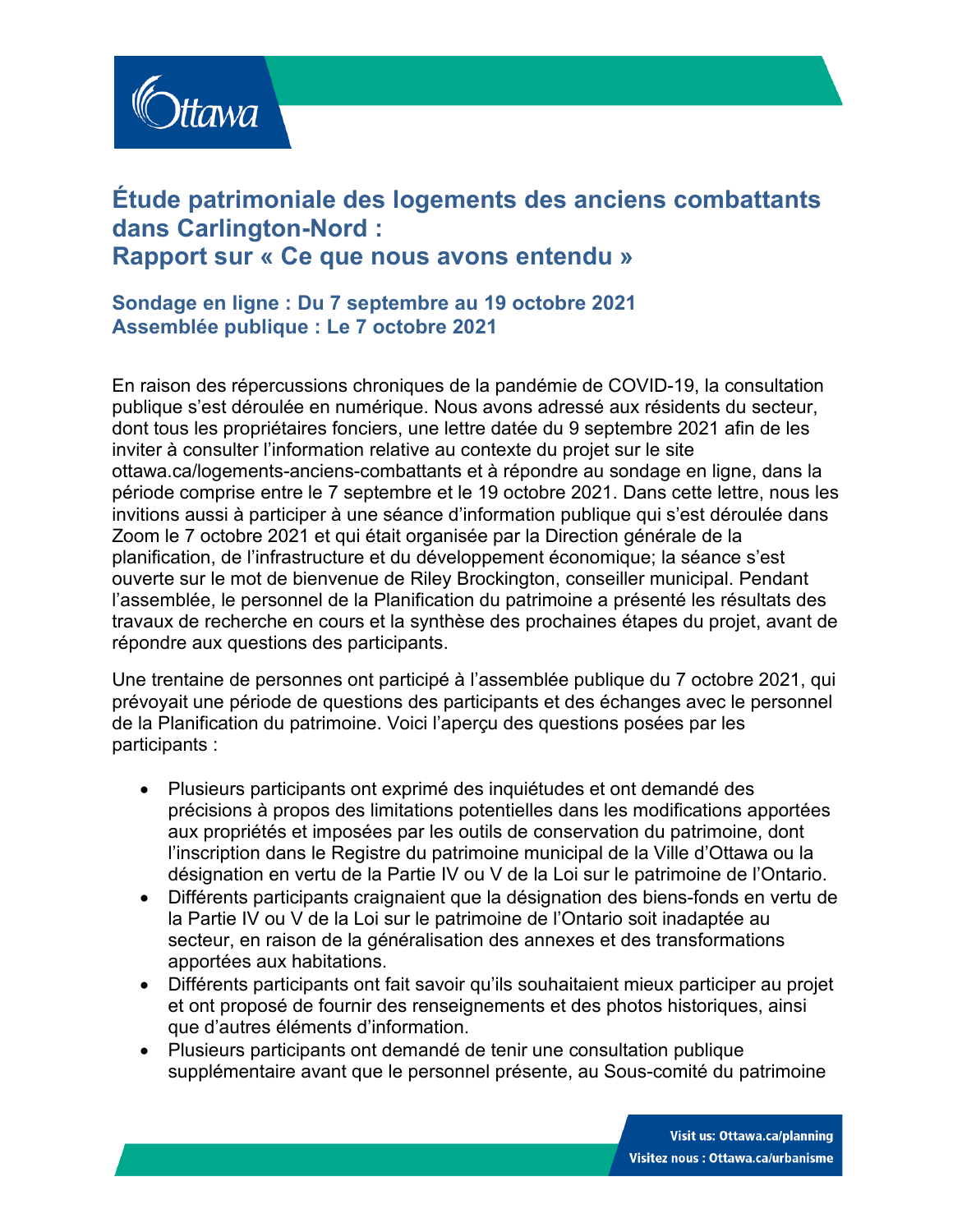

bâti de la Ville d'Ottawa, ses recommandations pour des stratégies de conservation du patrimoine dans Carlington-Nord.

Le sondage en ligne a donné lieu à 67 réponses. Le lecteur trouvera ci-après une sélection de réponses aux questions du sondage en ligne. (Nous avons édité certaines réponses pour les raccourcir ou les préciser.)

## **1. Comment décririez-vous les lotissements des logements des anciens combattants? Qu'est-ce qui fait que ces lotissements sont exceptionnels ou dignes de mention?**

(Dans 56 réponses, les descriptions étaient positives, dans 7 réponses, on ne donnait pas suite à la question ou les descriptions étaient neutres; dans 4 réponses, on laissait entendre que les lotissements étaient sans importance.)

- Je dirais que le lotissement des logements des anciens combattants dans Carlington-Nord est un lieu exceptionnel et cohérent, qui donne un grand sentiment d'appartenance à la collectivité. Il est exceptionnel parce que même si les habitations ont évolué au fil du temps, le caractère et la densité du quartier restent intacts. Les habitations sont fortement orientées en direction des rues, et les arbres matures créent un merveilleux sentiment d'envergure par rapport à la taille des habitations. Le quartier est piétonnable et central par rapport à plusieurs carrefours commerciaux et gastronomiques importants, en plus d'être voisin du plus vaste espace vert de la Ville : la Ferme expérimentale. Je ne connais pas d'autre quartier d'Ottawa qui offre un même sentiment d'appartenance au lieu.
- Sans objet. Vous menez cette étude trop tard puisque la majorité des habitations a déjà été transformée.
- Ces habitations n'ont rien d'exceptionnel. Il y en a des milliers de ce type d'un océan à l'autre.
- Si ces habitations sont exceptionnelles, c'est parce qu'elles racontent l'histoire des anciens combattants. Elles ont été construites pour les anciens combattants rentrés de la Deuxième Guerre mondiale. Les familles d'anciens combattants ont été aux prises avec les TSPT et les toxicomanies; elles ont quand même réussi à former une collectivité pour s'entraider.
- Le quartier des anciens combattants était un lieu exceptionnel dans ma petite enfance. Chacun avait le même statut socialement, et les enfants étaient tous les bienvenus dans les habitations des uns et des autres. Quand ma famille s'est installée dans le quartier, en 1946, il y avait des trottoirs en bois et des routes de terre battue.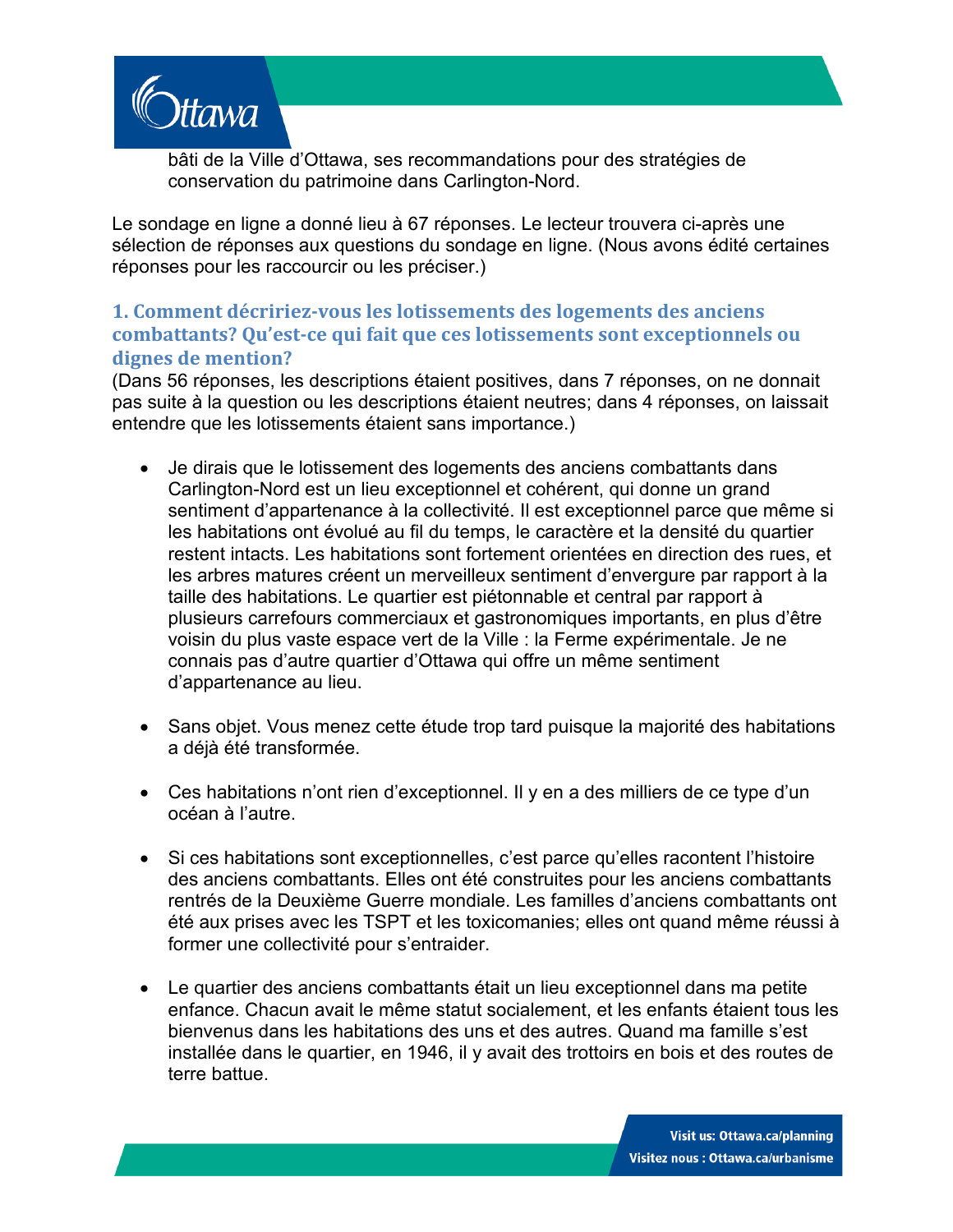

- Les habitations avaient vocation de logements à faible revenu pour les anciens combattants. Elles étaient construites à l'aide de matériaux bon marché et n'étaient pas destinées à durer longtemps.
- J'adore toutes ces habitations, qui étaient à l'origine des maisons d'un étage et demi ou de plain-pied. Au fil des ans, des transformations y ont été apportées; or, on a préservé l'intégrité des modèles d'origine. Les rues sont bien pensées; elles sont assez larges pour la circulation, et il y a des croissants dans lesquels les enfants peuvent s'amuser en toute sécurité. Même si ces habitations ont été montées rapidement, elles sont bien construites, à partir de matériaux de qualité durables.
- La plupart des propriétaires actuels ont des liens familiaux avec les propriétaires d'origine.
- Il n'y a rien d'exceptionnel à propos de ce lotissement de logements des anciens combattants. Dans tous les cas, il s'agit de micromaisons qu'il faudrait réaménager.
- Ces petites maisons bien construites témoignent de l'art de vivre à l'époque. J'aime bien l'idée que l'on puisse trouver, quelque part au Canada, l'un de ces lotissements, qui ressemble beaucoup au nôtre.

## **2. Y a-t-il des bâtiments, des lieux ou des points de vue, dans le secteur des logements des anciens combattants, qui sont importants à vos yeux?**

(49 répondants estimaient qu'il s'agissait de lieux importants; 12 répondants n'ont pas répondu à cette question ou ont donné des réponses neutres; 6 répondants étaient d'avis qu'il ne s'agissait pas de lieux importants.)

- L'importance des noms de rue en hommage aux militaires.
- Les différents petits parcs et les rues arborisées. La hauteur uniforme des maisons apporte beaucoup de lumière naturelle et les lignes de visibilité sont ouvertes.
- La petite maison qui était une gare au coin de l'avenue Anna et de l'avenue Crerar.
- La maison qui servait de comptoir de billets à l'angle de l'avenue Anna et de l'avenue Crerar.
- Au coin de l'avenue Anna et de l'avenue Tunis, il y a une maison qui appartenait, à mon avis, au chef de gare à l'époque où une cour de remisage ferroviaire était aménagée dans le secteur. Le lieu a une forme et une taille intéressantes, qui en font un secteur exceptionnel.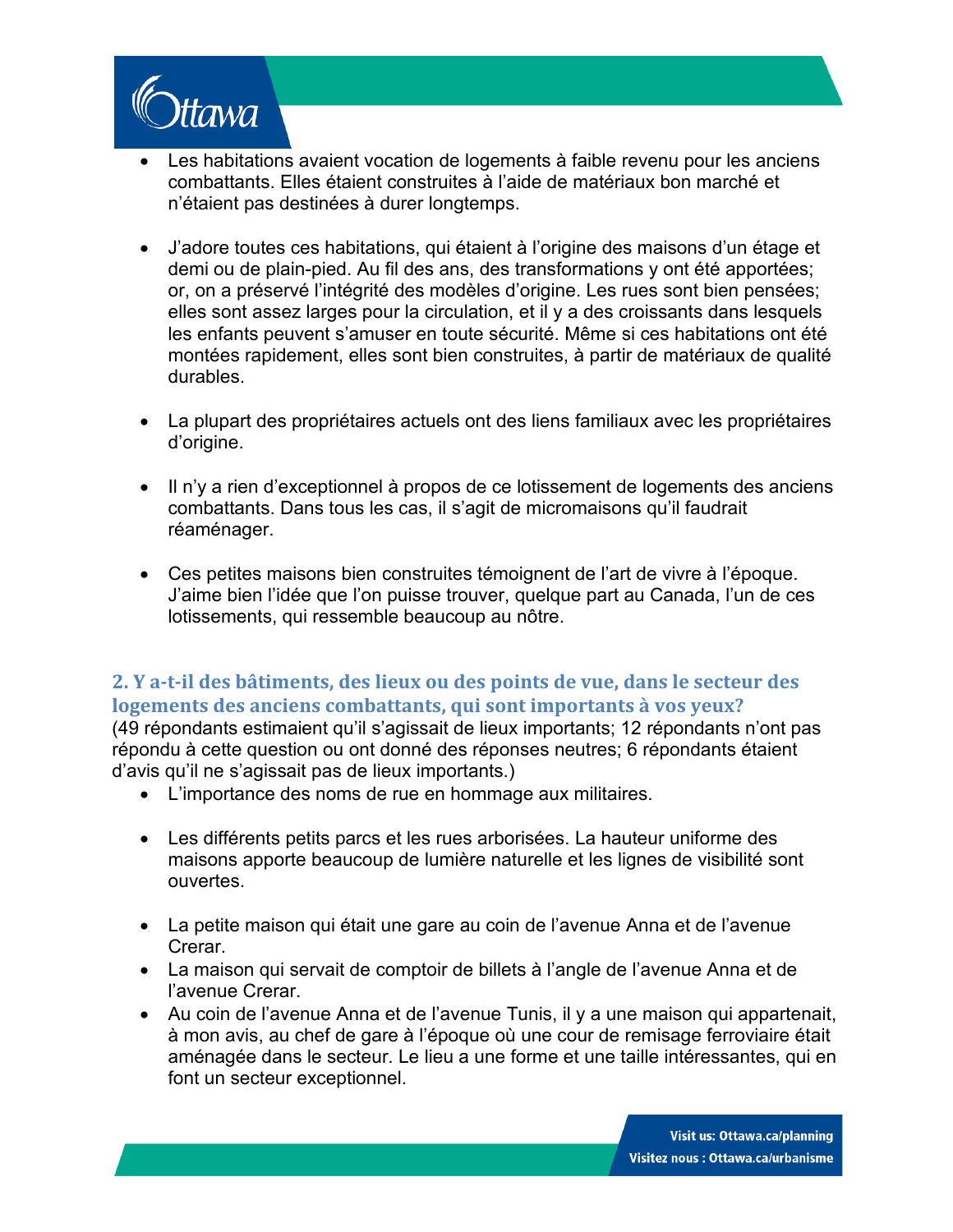

- Les enfants des anciens combattants ont fait installer un banc public commémoratif dans le Parc de la place Harrold. Ce parc était un lieu exceptionnel, où tous se réunissaient pour se baigner durant l'été.
- Non. Ces maisons se voulaient temporaires. Il faudrait en faire état dans des photos.
- Je crois que l'ambiance générale du secteur est plus importante que sa localisation particulière.
- Le boulevard de la place Harrold et les zones gazonnées des autres rues comme l'avenue Crerar. Il s'agit de caractéristiques exceptionnelles du paysage urbain, qu'on ne trouve pas dans d'autres quartiers.
- École publique WE Gowling.
- Des arbres matures.
- La proximité de la Ferme expérimentale.

#### **3. Donnez-vous un surnom aux maisons dans ce secteur?**

(Dans 49 réponses, on proposait des surnoms; 18 répondants n'ont pas répondu à la question ou n'ont pas donné d'autres surnoms.)

- Maisons des anciens combattants.
- Maisons du temps de la guerre.
- La vallée du bonheur.
- Le quartier des anciens combattants.
- Les maisons « boîtes-repas ».
- Les maisons « boîtes à fraises ».
- Les maisons de Monopoly.
- Les maisons du style Cape Cod.
- Les maisons à structure en A.
- Les maisons de la Victoire.

## **4. Comment décririez-vous les maisons des anciens combattants dans Carlington-Nord? Par exemple, quelles sont la forme et la taille générales des maisons et des lots? De quels matériaux sont-elles faites? Les annexes sont-elles généralisées?**

(38 répondants ont fait savoir que les annexes étaient généralisées et qu'elles constituaient des atouts; 27 répondants ont fait des descriptions neutres.)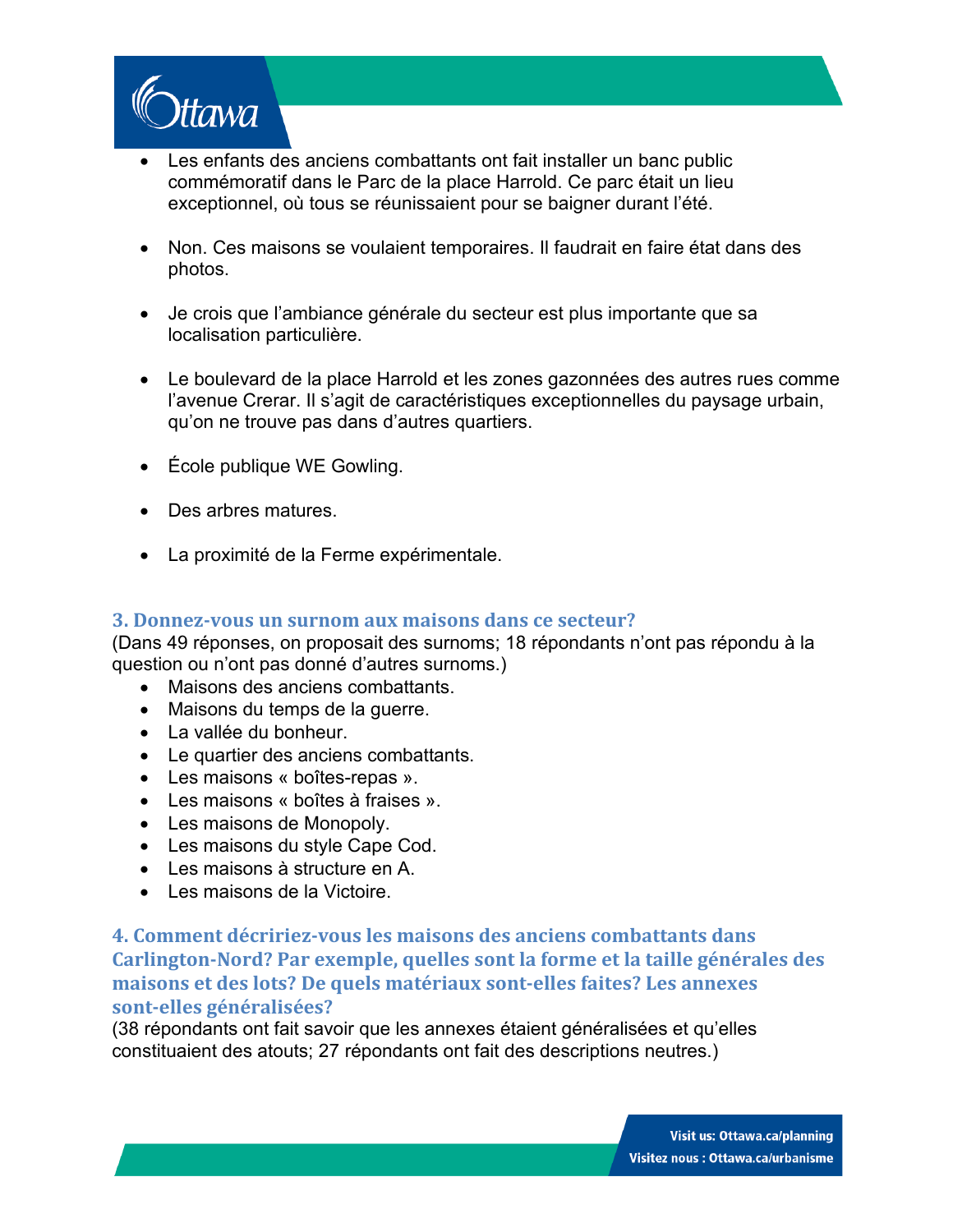

- Les annexes sont très répandues. La taille de ces micromaisons n'est pas réaliste à long terme. La plupart des habitations ont dû être actualisées au fil des ans et n'ont plus les matériaux qu'elles avaient à l'origine. Sur notre habitation, on a enlevé de nombreux matériaux qui n'étaient pas conformes au Code.
- Il s'agit de modestes habitations familiales, que de nombreuses familles ont agrandies et réaménagées au fil du temps. On ne trouve pas ce type d'habitation ni de lot dans d'autres secteurs d'Ottawa. Les terrains sont vastes par rapport à la taille des maisons, qui sont construites en bois. On peut constater que de nombreux propriétaires ont agrandi l'arrière de leur habitation et construit de petites annexes qui mènent à des chambres à l'étage. Malgré les annexes, presque toutes les habitations sont toujours facilement reconnaissables : on les appelle traditionnellement des maisons "boîtes-repas" ».
- Les habitations étaient dépouillées, mais fonctionnelles.
- Les maisons restent comme elles l'étaient. Elles ont toutefois évolué de manière intéressante dans les 75 dernières années pour tenir compte du mode de vie de ceux qui les habitaient. C'est ce qui explique le paysage urbain animé. Il s'agit essentiellement de maisons d'un étage ou d'un étage et demi; les annexes sont toutefois répandues. Elles sont toutes dotées d'un gros œuvre en bois et de différents types de parements.
- J'ai toujours dit que ma maison est « solide ». Ces maisons sont dotées d'une bonne structure, qui explique qu'il vaut la peine d'en assurer l'entretien, de les améliorer et de les agrandir. La construction était simple et allait droit au but. La variété des terrains, surtout dans la partie courbe des rues, vient rompre l'aspect « universel » par rapport aux autres lotissements.

**5. Êtes-vous au courant d'événements ou de traditions du passé remarquables ou importants dans ce secteur des logements pour les anciens combattants?** (25 réponses font état d'événements ou de traditions du passé; 42 répondants n'ont pas répondu à la question ou n'ont pas énuméré d'événements ni de traditions.)

- La vente de plantes durant la fin de semaine de la fête de la Reine dans le Parc de la place Harrold.
- Généralement, des familles entières [avec plusieurs enfants] habitaient ces micromaisons. Chaque mois, il y avait d'énormes fêtes de quartier, et tous les enfants du quartier se rendaient dans l'une de ces maisons pour s'en occuper. Il semble qu'à l'époque, la communauté était vraiment merveilleuse et très soudée.
- Certains anciens combattants ou leurs descendants se rendaient à l'école publique WE Gowling le jour du Souvenir pour prendre la parole devant les enfants.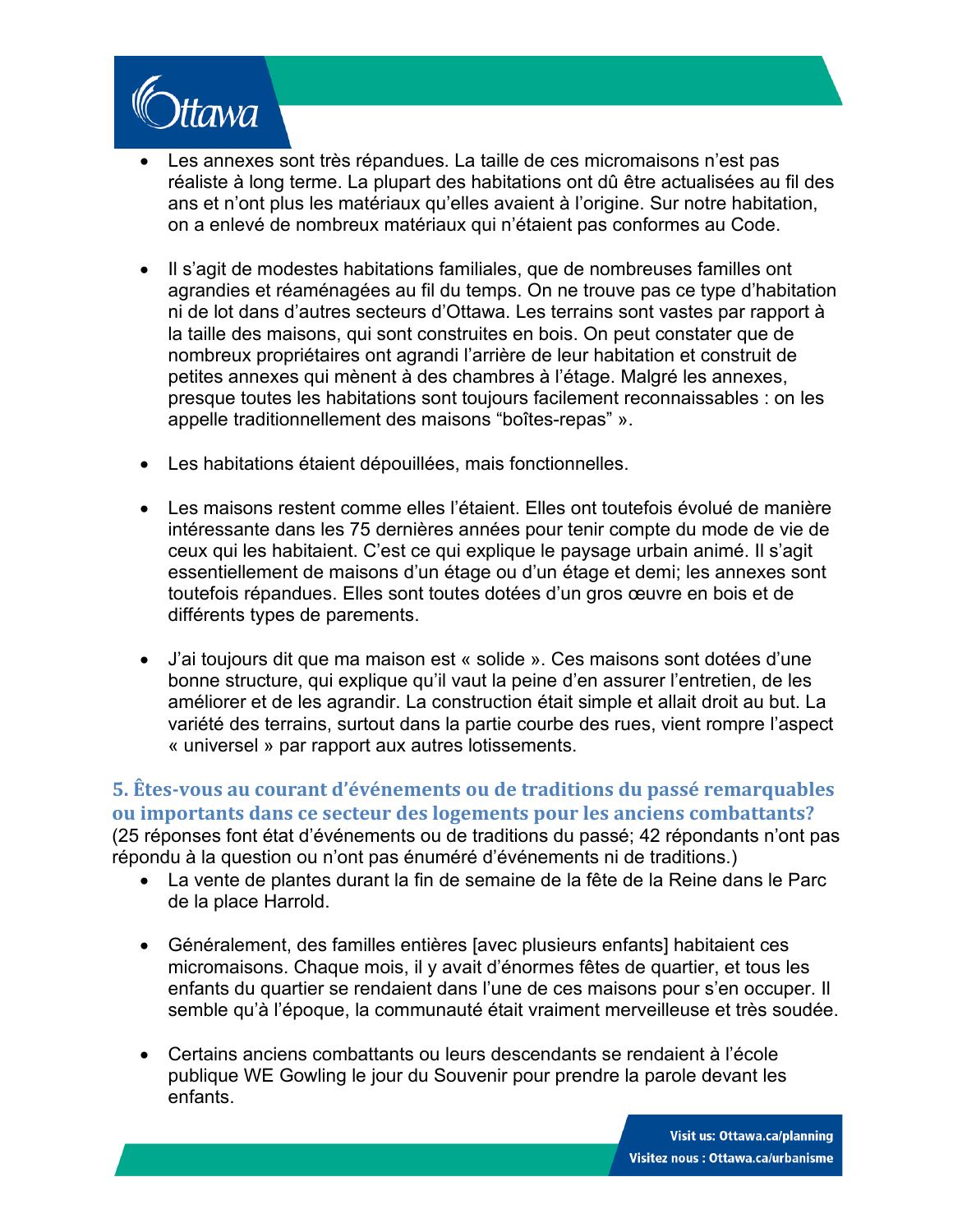

- On organisait chaque année un défilé qui se déroulait dans les rues de Carlington. Le défilé aboutissait dans le Parc de la place Harrold, où on pouvait croiser des anciens combattants qui vivaient toujours dans le quartier.
- Le succès du quotidien Carlington Summit est un hommage exceptionnel à l'esprit du quartier.
- Généralement, les anciens combattants propriétaires à l'origine habitaient ces maisons jusqu'à leur mort; ils léguaient leurs maisons à leurs enfants, qui y habitaient eux aussi toute leur vie. Il s'agit d'une coutume exceptionnelle pour un lotissement d'Ottawa, et ce n'est qu'aujourd'hui que les habitudes changent avec la génération actuelle.

#### **6. Pourriez-vous raconter un souvenir qui devrait à votre avis faire partie de l'histoire de ce secteur des logements des anciens combattants?**

(21 répondants ont raconté des souvenirs ou des anecdotes; 46 n'ont pas répondu à la question.)

- Quand nous nous sommes installés dans notre maison, nous avons fait certains travaux de rénovation. Lorsque nous avons arraché le plafond de la cuisine, nous avons trouvé un vieux négatif de la photo d'un militaire en uniforme et de sa conjointe. Nous ne savions rien de cette famille. Ce serait bien de connaître leurs noms et de pouvoir poser des plaques commémoratives pour rappeler les familles d'origine.
- Les souvenirs à raconter sont trop nombreux. Nous avons sur Facebook un groupe actif des enfants du quartier des anciens combattants (The Vets Neighborhood Kids) et nous avons tenu jusqu'à maintenant plusieurs réunions.
- Beaucoup d'entre nous ont trouvé sur leur terrain des traverses de chemin de fer pendant des travaux de paysagement. Il serait donc intéressant de poser certains marqueurs pour rappeler l'ancienne vocation du terrain, avant que l'on construise les logements des anciens combattants. Ce serait également une bonne idée de mettre plus facilement à la disposition des intéressés de l'information sur les personnes qui ont donné leur nom à nos rues. Enfin, il serait très intéressant de présenter sur nos propriétés les photos des maisons d'origine, peut-être en donnant de l'information sur les soldats qui en étaient propriétaires au début.
- Mon père, qui a passé sa petite enfance à Ottawa, m'a raconté qu'après avoir acheté cette maison d'ancien combattant, il s'est rappelé avoir aidé des amis à bâtir leur propre maison dans le secteur.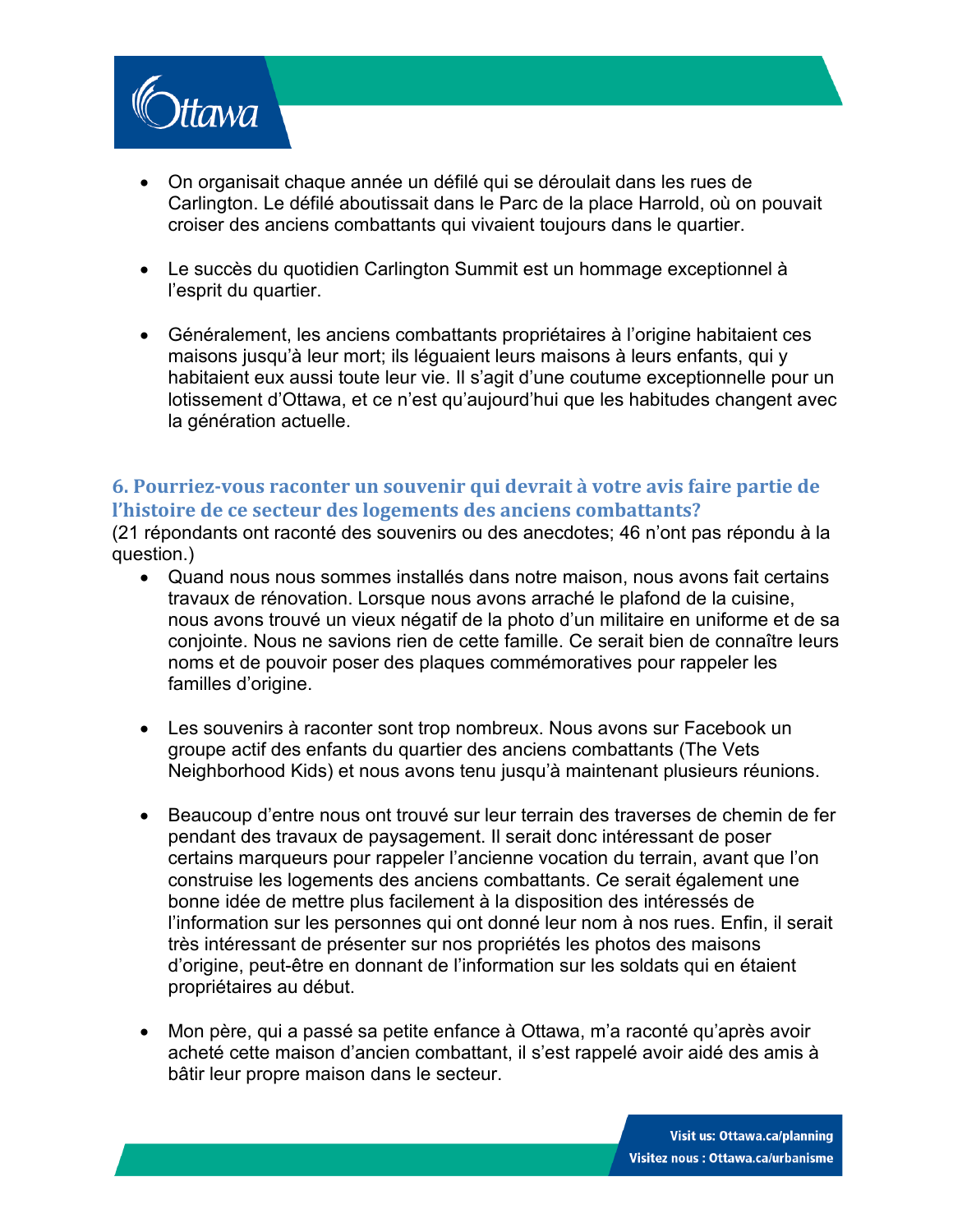

#### **7. Avez-vous de l'information sur une maison en particulier dans le secteur? Veuillez indiquer le nom de la rue et l'adresse municipale si vous les connaissez.**

(36 répondants ont donné de l'information; 31 n'ont pas répondu à la question.)

- Notre maison a été habitée par ses premiers propriétaires. Ils s'y sont installés en 1975, un an après le décès du père. Les propriétaires suivants ont construit un autre étage et ont réaménagé le rez-de-chaussée. Ils ont laissé le parement qu'ils ont trouvé en sous-sol et qui s'y trouvait toujours quand nous avons acheté cette maison à son troisième propriétaire, en 2006. J'ai été en contact avec le deuxième propriétaire et la fille du premier propriétaire.
- Notre maison appartenait à l'origine à quelqu'un qui travaillait à la Ferme expérimentale. La plupart des plantes, surtout les rosiers, sont le fruit de leurs travaux dans ce secteur.
- Nous avons acheté notre maison il y a cinq ans. Elle a été rénovée plusieurs fois dans les 25 dernières années; nous avons entre autres enlevé les murs et fini le sous-sol. Si les fenêtres et les portes ont été modernisées, l'isolant d'origine se trouve toujours dans les murs et n'assure pas une valeur de résistance thermique R satisfaisante. [Une maison du quartier] a appartenu à [Rosa] pendant au moins 50 ans et a été vendue il y a deux ans. Tout l'intérieur de la maison a été détruit par un incendie en 2010 et a été complètement réaménagé.
- La maison dans laquelle nous habitons à l'heure actuelle n'a eu que deux propriétaires depuis le début. Elle a aussi survécu à un incendie et tient toujours debout.
- Notre maison a appartenu brièvement à la famille d'un ancien combattant après la guerre, avant d'être revendue à un autre ancien combattant. Cette famille en a été propriétaire pendant plus de 50 ans; six enfants y habitaient, ce qui est stupéfiant, puisqu'à l'époque, il s'agissait d'une maison de deux chambres à coucher, sans annexe.

#### **8. Avez-vous un lien personnel avec cette maison? Par exemple, l'occupez-vous à l'heure actuelle ou l'avez-vous déjà occupée?**

(45 répondants ont déjà été propriétaires d'une maison dans Carlington-Nord; 16 n'ont pas répondu à la question; 4 n'étaient pas propriétaires ou n'ont pas été propriétaires d'une maison dans ce quartier.)

#### **9. Connaissez-vous les noms des premiers locataires ou propriétaires?**

(28 répondants ont donné de l'information; 37 n'en ont pas donné.)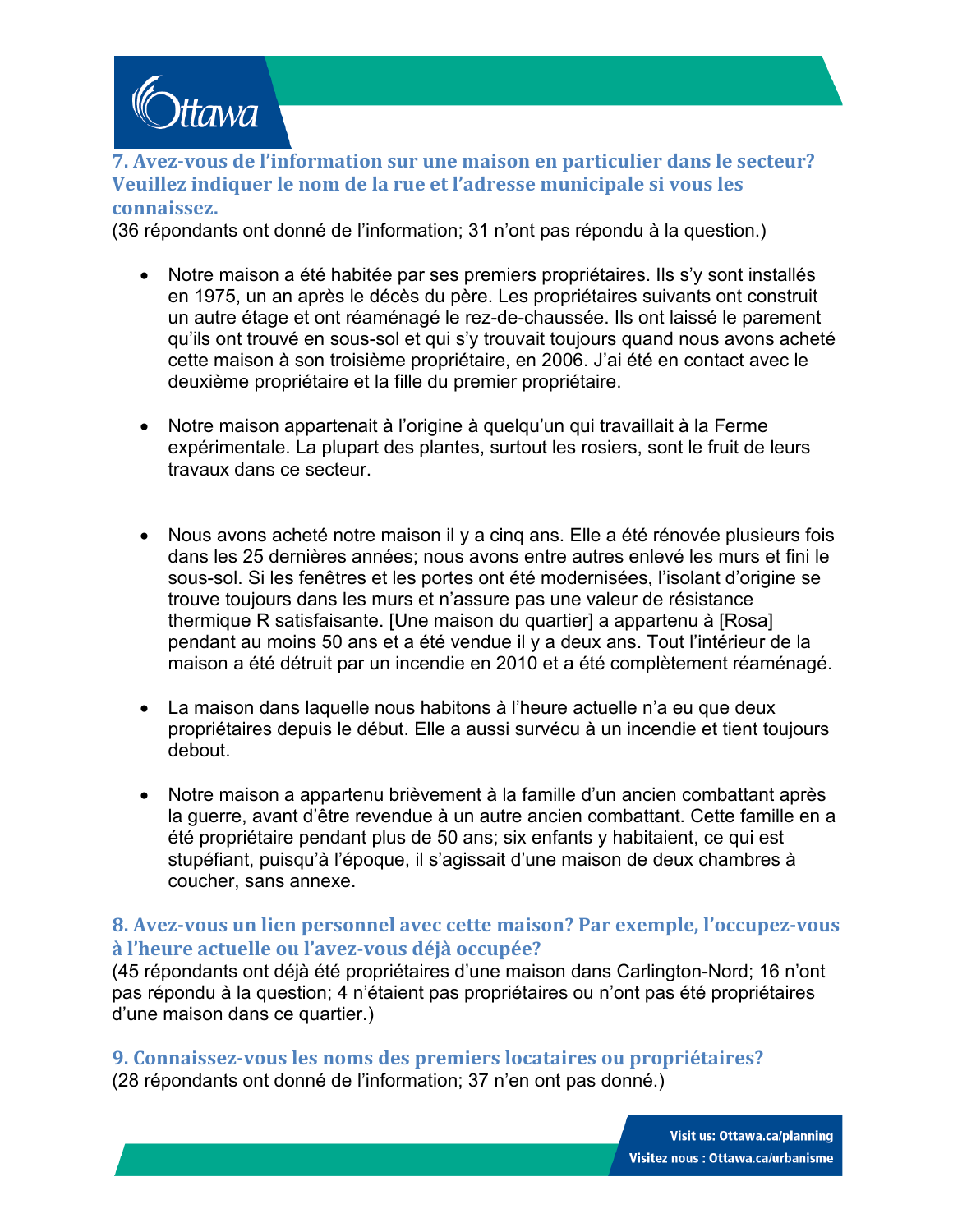

**10. Avez-vous d'autres renseignements à donner sur les premiers occupants ou sur l'histoire de la maison? Par exemple, selon quel plan la maison a-t-elle été construite? Le propriétaire d'origine a-t-il acheté la maison? Quand? Quels membres de la famille y habitaient? Les détails sur le service dans les Forces armées et de l'information sur la carrière des propriétaires seraient utiles, si vous pouvez en donner.**

(21 répondants ont donné de l'information; 44 n'ont pas répondu à la question.)

- Cette étude est trop limitée et trop tardive. Pour consigner en bonne et due forme l'histoire du quartier, cette étude aurait dû se dérouler il y a une dizaine d'années ou deux décennies, à l'époque où il y avait dans le quartier un plus grand nombre de propriétaires originels.
- Nous habitions dans une maison à un étage et demi. Mon père était dans la Marine, et lorsqu'il est rentré de la guerre, il a déposé une demande pour faire l'acquisition d'une maison. Mon frère se rappelle que lorsque notre père a reçu l'appel, il y avait une maison disponible, mais qu'il fallait y emménager tout de suite. C'était l'Halloween en 1946. J'ai toujours les dossiers de mon père à l'époque où il était dans la Marine.
- Mes parents occupaient à l'origine [une maison d'ancien combattant] et y ont vécu pendant 20 ans, avec moi, puis avec mes deux frères nés par la suite. Mon père a été dans l'armée pendant 10 ans, avant d'aller travailler pendant de nombreuses années au ministère des Anciens Combattants.

## **12. Vous rappelez-vous qu'on ait fait des travaux majeurs de rénovation dans cette maison? Pourquoi a-t-il fallu faire ces travaux?**

(39 répondants ont dit oui; 19 n'ont pas répondu à la question; 7 ont répondu non.)

- Essentiellement, ma maison a été entièrement rénovée avant qu'on l'achète. On a construit un autre étage, et tout l'intérieur a été réaménagé. Les maisons d'origine sont trop petites pour être recherchées, et la plupart d'entre elles ont besoin d'être rénovées considérablement.
- Les rénovations sont nécessaires. Il s'agit de vieilles maisons, qui sont minuscules. Les matériaux utilisés dans les années 1940 ne respectent pas les codes du bâtiment actuels : les canalisations d'égout, les câbles et prises électriques et les fondations sont tous désuets. La plupart des habitations dans ce secteur ont été considérablement rénovées.
- Nous avons presque tout remplacé, sauf les boiseries et le béton d'origine.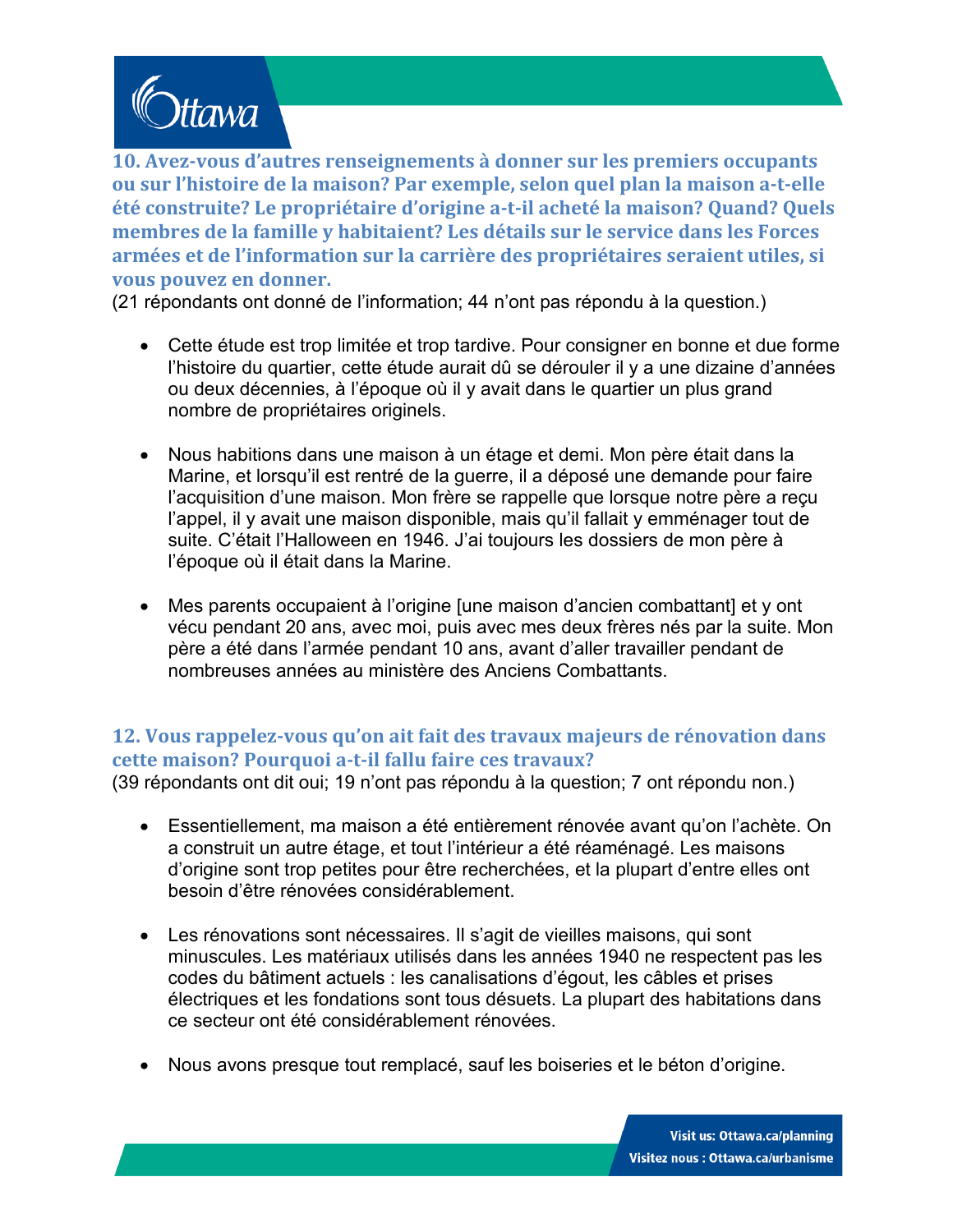

- Notre maison est restée fidèle à ce qu'elle était à l'origine, même si nous avons dû réparer les fondations et remplacer le toit par une toiture en acier. Nous avons aussi aménagé une deuxième salle de bains dans le sous-sol, modernisé la cuisine et fini le sous-sol. Après 70 ans, ces maisons ont besoin de travaux de réparation et de modernisation afin de s'assurer qu'elles sont viables pour le marché actuel du logement.
- Ces maisons ont été construites avec des matériaux bon marché et ont aujourd'hui atteint la fin de leur durée utile.
- Il n'y a pas eu de travaux importants de rénovation dans notre maison. L'intérieur est resté ce qu'il était dans les années 1980, avec les armoires de cuisine en pin d'origine et le vieux poêle à bois. Les anciens propriétaires ont remplacé la tuyauterie, l'électricité et l'isolant.
- J'ai fait d'importants travaux de rénovation (les premiers depuis que la maison a été construite) dans les 18 dernières années. Les rénovations ont été pensées pour agrandir la maison, assurer une meilleure liaison avec la cour-jardin et respecter les normes modernes, en plus de doter l'habitation des commodités d'aujourd'hui.
- J'ai une photo de ce qu'était notre maison de plain-pied au début des années 1980, et la maison d'origine a été très peu transformée (à l'exception du garage qui a été construit). On venait d'installer les lampadaires de rue. Nous avons agrandi la maison pour aménager une plus grande salle de séjour et une salle à manger plus vaste.

## **14. Y a-t-il des commentaires que vous souhaiteriez nous adresser à propos des lotissements des anciens combattants dans Carlington-Nord?**

(29 répondants ont donné de l'information sur l'aire de l'étude; 27 n'ont pas répondu à la question; 9 se sont dits inquiets des résultats potentiels de l'étude ou du sondage en général.)

- Je ne suis pas d'accord pour faire de ce secteur un quartier patrimonial.
- Il s'agit d'un secteur dans lequel la plupart des maisons ont été modernisées, et elles n'ont donc plus de valeur patrimoniale du point de vue des structures. Il serait plus avantageux de construire de vrais trottoirs dans le quartier, au lieu de lui donner un statut patrimonial.
- Je crois que les lotissements des anciens combattants devraient porter la désignation patrimoniale afin de s'assurer que les travaux de rénovation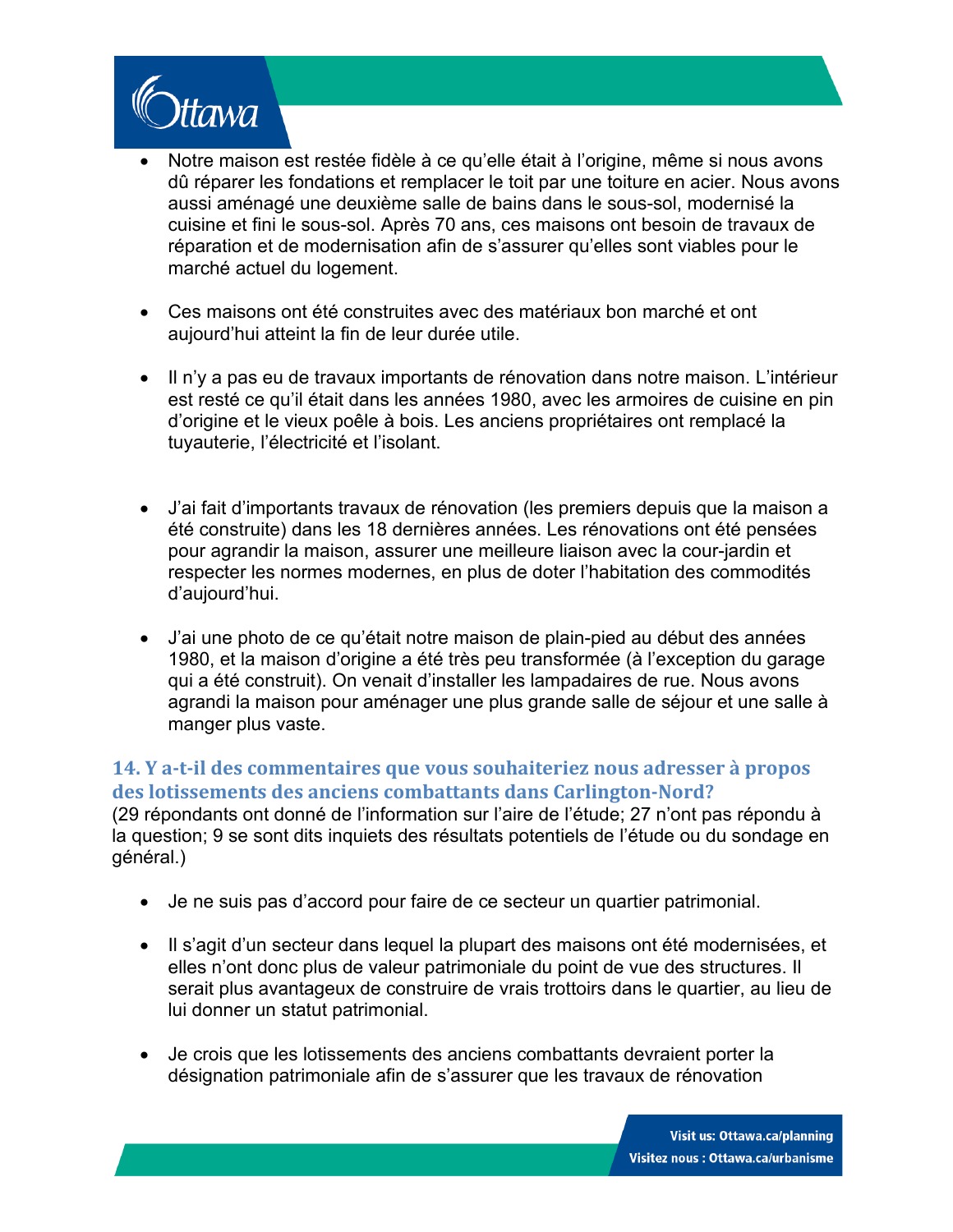

respectent le caractère établi du quartier. Les exemples réussis d'annexes dans lesquels il est évident qu'on a respecté l'architecture d'origine sont nombreux.

- Le secteur est magnifique, et les mesures adoptées pour en préserver la majesté et le caractère patrimonial pourraient être utiles. Or, la plupart de ces maisons ne sont effectivement pas aussi belles. Il s'agit de logements construits avec des matériaux bon marché en temps de guerre. Je ne crois donc pas que le statut patrimonial valoriserait la plupart des bâtiments, ni qu'il faudrait les protéger comme biens patrimoniaux dans l'intérêt de la collectivité. La plupart de ces maisons sont déjà dotées d'annexes, et il serait injuste et inutile d'adopter de nouvelles règles qui empêcheraient de construire d'autres annexes ou de les moderniser.
- J'encourage la Ville à consigner par écrit l'histoire de ces propriétés. C'est l'occasion de démontrer l'évolution de ces habitations au fil des générations.
- J'espère qu'on adoptera des mesures pour prévenir les aménagements intercalaires dans ce secteur. Dans ma rue, il y a des maisons qui ne cadrent absolument pas avec le quartier du point de vue du style et qui sont mieux adaptées au style des aménagements intercalaires de Westborough. Je serais très déçu si ces magnifiques maisons d'origine étaient détruites et remplacées couramment par de nouveaux bâtiments.
- Il faudrait sauvegarder ces habitations et les inscrire comme logements historiques. Non seulement parce qu'elles font partie de l'histoire, mais aussi à cause de leur proximité par rapport à la ville et de leur superficie, puisqu'elles représentaient des options abordables pour les primo-accédants à la propriété qui souhaitaient habiter non loin du centre-ville.
- Ce secteur pourrait profiter des restrictions dans les travaux d'aménagement pour en préserver le caractère, tout en prévoyant les améliorations à apporter et l'évolution des besoins des résidents à l'heure actuelle.
- Personnellement, je souhaiterais que l'on préserve le caractère de ces quartiers en augmentant les restrictions se rapportant aux marges de reculement. Je m'inquiète aussi de tous les arbres matures qui vont mourir dans le même temps.
- Je suis inquiet des travaux fréquents de démolition des habitations, qui sont remplacées par des « maisons monstres » sur les vastes terrains qu'elles occupent. Il faut protéger le secteur.
- Il n'y a rien de comparable aux logements d'anciens combattants à Ottawa.